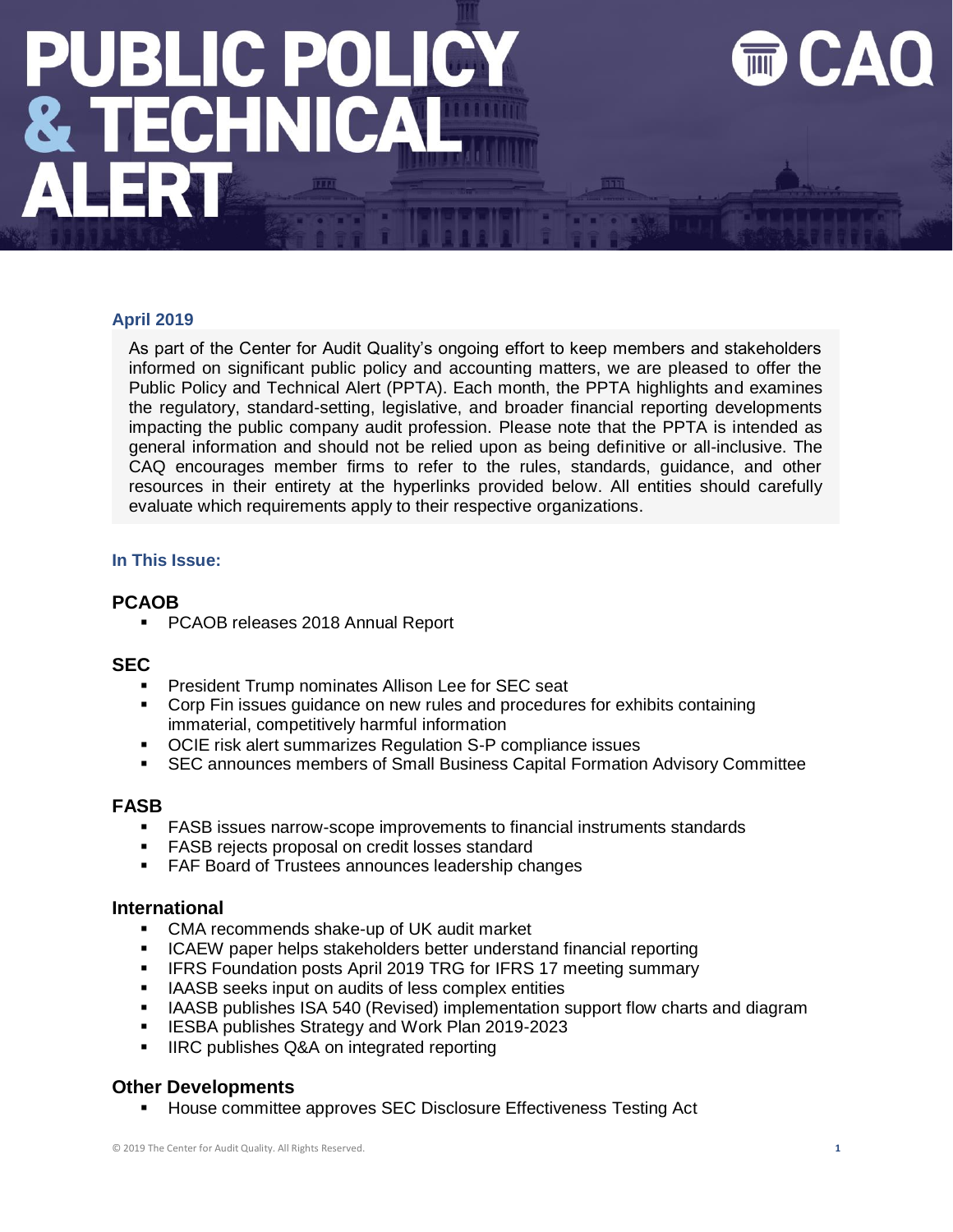### **JBLIC POLIC ECHNI**

■ Federal Reserve Board invites public comment on regulatory framework that would more closely match rules for foreign banks with the risks they pose to U.S. financial system

### **CAQ**

- Julie Bell Lindsay named Executive Director of the CAQ
- CAQ publishes External Auditor Assessment Tool
- CAQ posts new videos on website

### **Upcoming Events**

### **PCAOB**

### **PCAOB releases 2018 Annual Report**

On April 16, the PCAOB released its [2018 Annual Report,](http://caq.informz.net/z/cjUucD9taT04NDc3Njk4JnA9MSZ1PTEwNzgwNzMxNTkmbGk9NjQ5NjUxOTY/index.html) which summarizes operations and financial results from fiscal year 2018. The report details, by strategic priority, key initiatives pursued by the five Board Members and staff during the previous year.

### **SEC**

### **President Trump nominates Allison Lee for SEC seat**

On April 4, President Donald Trump [nominated Allison Lee](https://www.whitehouse.gov/presidential-actions/nine-nominations-sent-senate-3/) to fill the vacant Democratic seat on the Securities Exchange Commission (SEC) for a five year term expiring on June 5, 2022. Lee has more than two decades of experience in securities law and served in several top roles at the SEC between 2005 and 2018. She was previously counsel to former SEC Commissioner Kara Stein, who Lee was nominated to replace, and senior counsel of the SEC's Complex Financial Instruments Unit.

Lee also is a former special assistant U.S. attorney and partner at Denver law firm Sherman & Howard. The nomination requires Senate approval.

### **Corp Fin issues guidance on new rules and procedures for exhibits containing immaterial, competitively harmful information**

On April 1, the SEC's Division of Corporation Finance (Corp Fin) [issued guidance](https://www.sec.gov/corpfin/announcement/new-rules-and-procedures-exhibits-containing-immaterial) for the SEC's [new rules](https://www.sec.gov/rules/final/2019/33-10618.pdf) to modernize and simplify certain disclosure requirements in Regulation S-K. The rules, which were mandated by the Fixing America's Surface Transportation Act of 2015, were effective May 2.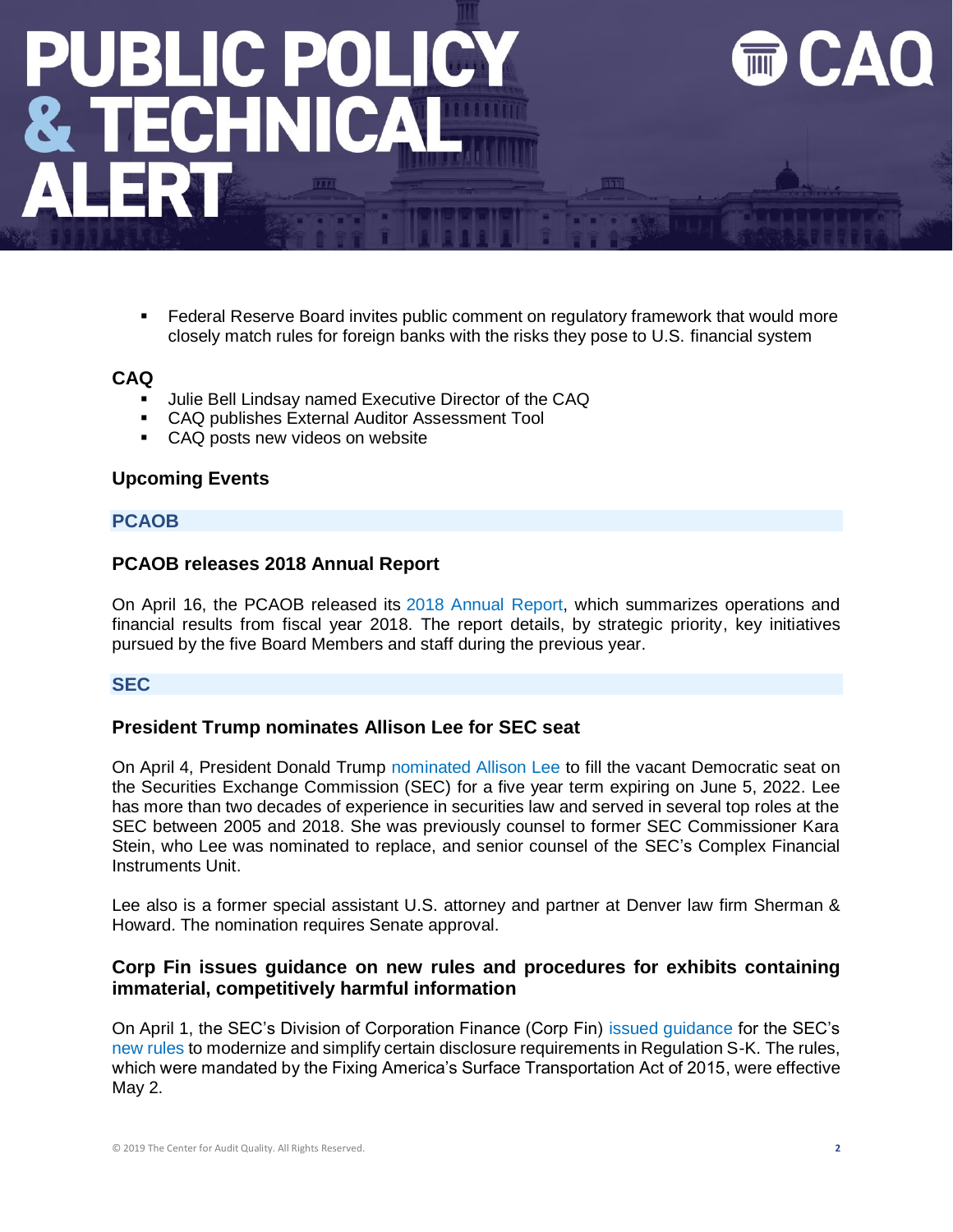## **BLIC POLI INI**

Corp Fin intends to review registrant filings for compliance with the new rules. When reviews are done in connection with a regular filing review, Corp Fin will separate its requests for supplemental information, and will request that registrants provide their responses to those requests separately from the regular filing review comment and response process to minimize the risk of inadvertent public disclosure of competitive information.

The guidance did not change a registrant's ability to request confidential treatment pursuant to Rule 406 of the Securities Act of 1933, as amended (Rule 406) or Rule 24b-2 of the Securities Exchange Act of 1934 (Rule 24b-2). Corp Fin will continue to process new applications as well as pending applications that are not withdrawn following established procedures. If a registrant had a confidential treatment request pursuant to Rule 406 or Rule 24b-2 pending at the time the new rule became effective, the registrant may, but is not required to, withdraw its pending application. Registrants who elect to withdraw their confidential treatment applications and rely on the new rules must amend their filing to conform to the new rule requirements.

On April 16, Corp Fin [announced that it had developed a short form application](https://www.sec.gov/corpfin/streamlined-procedure-confidential-treatment-extensions) to facilitate and streamline the process of filing an application to extend the time that confidential treatment has been granted. It is a one-page document by which the applicant can affirm that the most recently considered application continues to be true, complete, and accurate regarding the information for which the applicant continues to seek confidential treatment.

### **OCIE risk alert summarizes Regulation S-P compliance issues**

On April 16, the SEC's Office of Compliance Inspections and Examinations (OCIE) issued *[Investment Adviser and Broker-Dealer Compliance Issues Related to Regulation S-P –](https://www.sec.gov/files/OCIE%20Risk%20Alert%20-%20Regulation%20S-P.pdf) Privacy [Notices and Safeguard Policies](https://www.sec.gov/files/OCIE%20Risk%20Alert%20-%20Regulation%20S-P.pdf)*. These issues were identified in recent examinations of SECregistered investment advisers and broker-dealers. The information in the document is intended to assist advisers and broker-dealers in providing compliant privacy and opt-out notices, and in adopting and implementing effective policies and procedures for safeguarding customer records and information, under Regulation S-P.

### **SEC announces members of Small Business Capital Formation Advisory Committee**

On April 25, the SEC [announced the inaugural members](https://www.sec.gov/news/press-release/2019-61) of the Small Business Capital Formation Advisory Committee (Committee). The Committee will hold its first meeting on May 6.

The Committee was established by the *SEC Small Business Advocate Act of 2016* and is designed to provide a formal mechanism for the SEC to receive advice and recommendations on SEC rules, regulations, and policy matters relating to small businesses, including smaller public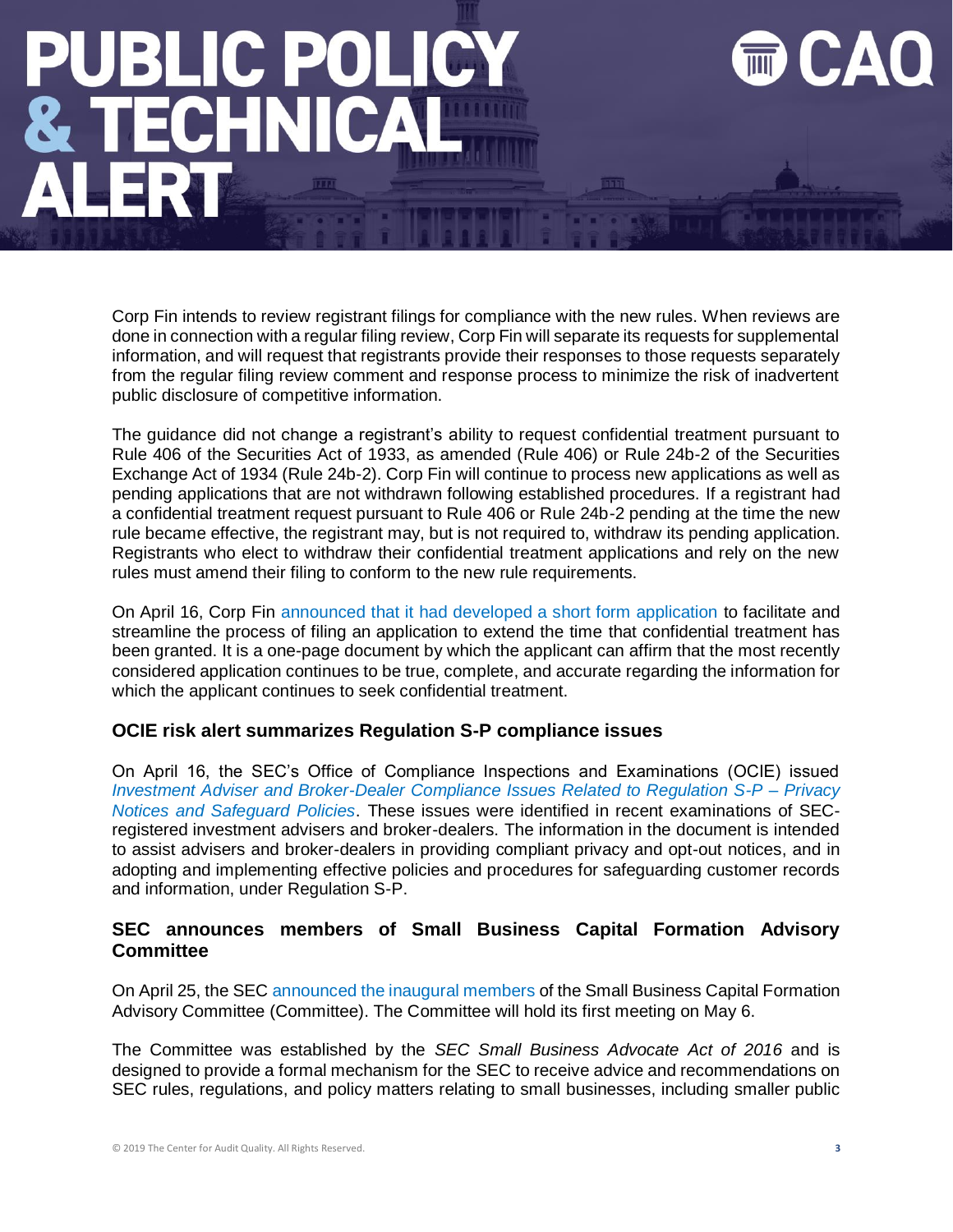# **BLIC POLI**

companies. The Committee replaces the Advisory Committee on Small and Emerging Companies, whose term expired in 2017.

### **FASB**

### **FASB issues narrow-scope improvements to financial instruments standards**

The FASB issued an Accounting Standards Update (ASU) that clarifies and improves areas of guidance related to the recently issued standards on credit losses, hedging, and recognition and measurement. The amendments in ASU 2019-14, *[Codification Improvements to Topic 326,](https://fasb.org/cs/ContentServer?c=FASBContent_C&cid=1176172542309&d=&pagename=FASB%2FFASBContent_C%2FNewsPage)  Financial Instruments – [Credit Losses, Topic 815, Derivatives and Hedging, and Topic 825,](https://fasb.org/cs/ContentServer?c=FASBContent_C&cid=1176172542309&d=&pagename=FASB%2FFASBContent_C%2FNewsPage)  [Financial Instruments](https://fasb.org/cs/ContentServer?c=FASBContent_C&cid=1176172542309&d=&pagename=FASB%2FFASBContent_C%2FNewsPage)*, affect a variety of Topics in the Codification.

### **FASB rejects proposal on credit losses standard**

On April 3 at the FASB's [Board meeting,](https://fasb.org/cs/Satellite?c=FASBContent_C&cid=1176172426482&pagename=FASB%2FFASBContent_C%2FActionAlertPage) the Board discussed a proposal submitted by a group of regional banks and [feedback received](https://www.fasb.org/cs/ContentServer?c=Document_C&pagename=FASB%2FDocument_C%2FDocumentPage&cid=1176172097063) at its January 2019 public roundtable on [ASU 2016-13,](https://www.fasb.org/jsp/FASB/Document_C/DocumentPage?cid=1176168232528&acceptedDisclaimer=tru)  *Financial Instruments – [Credit Losses \(Topic 326\): Measurement of Credit Losses on Financial](https://www.fasb.org/jsp/FASB/Document_C/DocumentPage?cid=1176168232528&acceptedDisclaimer=tru)  [Instruments](https://www.fasb.org/jsp/FASB/Document_C/DocumentPage?cid=1176168232528&acceptedDisclaimer=tru)* (credit losses standard). The Board decided that the proposed alternative submitted by a group of regional banks on [November 5, 2018,](https://www.fasb.org/cs/BlobServer?blobkey=id&blobnocache=true&blobwhere=1175835943435&blobheader=application%2Fpdf&blobheadername2=Content-Length&blobheadername1=Content-Disposition&blobheadervalue2=936802&blobheadervalue1=filename%3DAR-2018.UNS.021.FINANCIAL_INSTITUTIONS_SEE_LISTED.pdf&blobcol=urldata&blobtable=MungoBlobs) and their follow-up letter, which was submitted o[n January 11, 2019,](https://www.fasb.org/cs/BlobServer?blobkey=id&blobnocache=true&blobwhere=1175835962502&blobheader=application%2Fpdf&blobheadername2=Content-Length&blobheadername1=Content-Disposition&blobheadervalue2=567651&blobheadervalue1=filename%3DAR-2018.UNS.021A.FINANCIAL_INSTITUTIONS_SEE_LISTED.pdf&blobcol=urldata&blobtable=MungoBlobs) would not result in incremental improvements to the accounting for expected credit losses. Therefore, the Board did not add a project to its technical agenda to explore modifying the accounting for expected credit losses by requiring that an entity bifurcate expected credit losses in net income and other comprehensive income, as recommended in the proposal.

### **FAF Board of Trustees announces leadership changes**

On April 1, the Board of Trustees of the Financial Accounting Foundation (FAF) [launched a search](https://www.accountingfoundation.org/cs/Satellite?c=FAFContent_C&cid=1176172410995&pagename=Foundation%2FFAFContent_C%2FFAFNewsPage) for a new chair of the FASB. Current FASB Chair Russell Golden concludes his term on June 30, 2020. In a [video,](https://www.youtube.com/watch?v=LO4F3BE4Uik&feature=youtu.be) FAF President and CEO Teresa Polley discusses the skills, competencies, and experiences ideal candidates should possess.

On April 19, the FAF's Board of Trustees [announced the appointment of Susan M. Cosper](http://caq.informz.net/z/cjUucD9taT04NDg1MTM5JnA9MSZ1PTEwNzgwNzMxNTkmbGk9NjUwNTU0NjU/index.html) to the FASB. Cosper currently serves as the FASB's technical director and chair of the Emerging Issues Task Force. Her term is effective May 1, 2019, and her appointment runs through June 30, 2024.

Prior to joining the FASB, Cosper served as a partner with PricewaterhouseCoopers LLP (PwC), most recently in PwC's Financial Instruments, Structured Products, and Real Estate Group in New York City.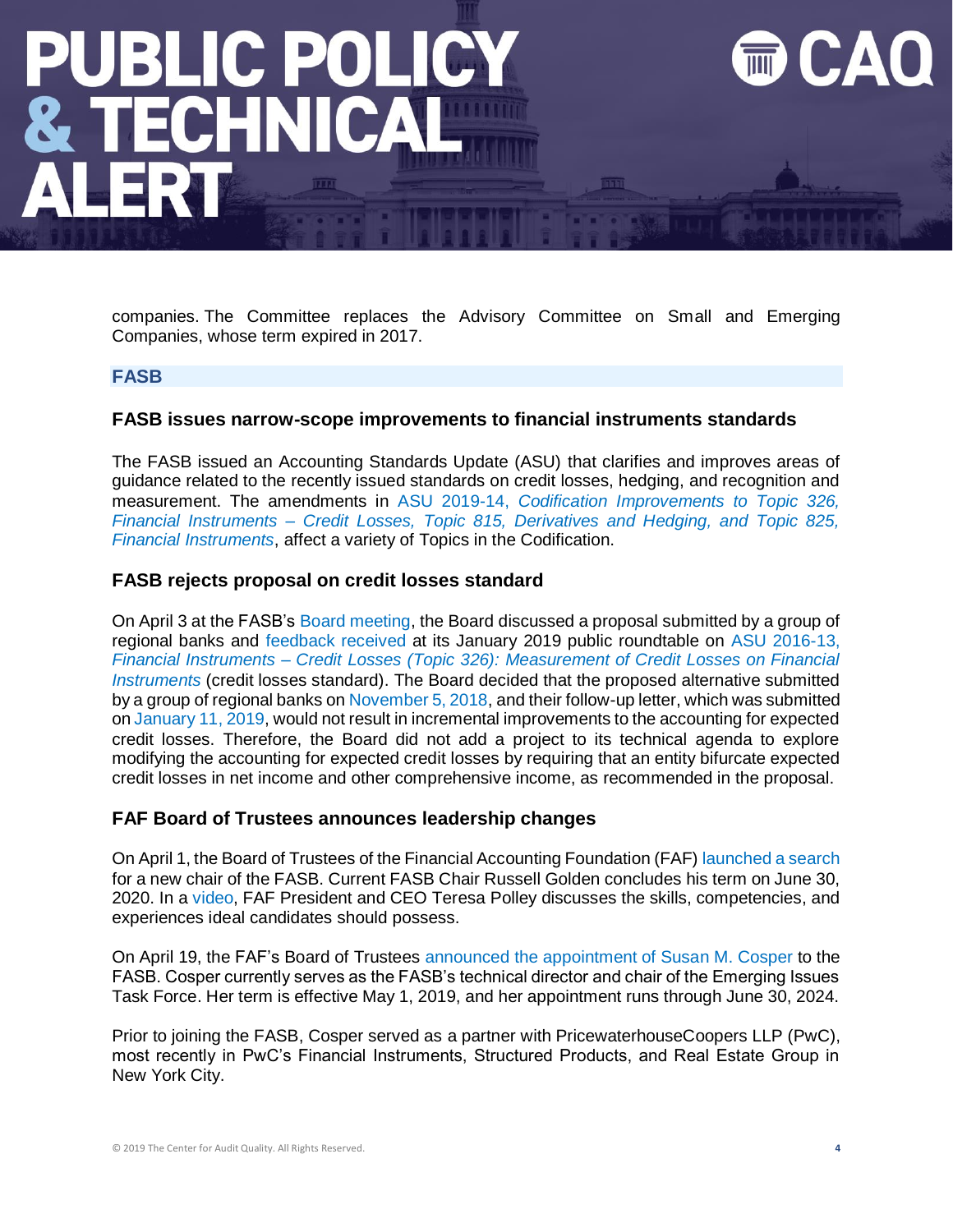### **BLIC POLI** 1N

On April 26, Teresa Polley [announced her decision](https://accountingfoundation.org/cs/Satellite?c=FAFContent_C&cid=1176172557453&pagename=Foundation%2FFAFContent_C%2FFAFNewsPage) to resign as FAF President and CEO. She will remain at the FAF until the details of a leadership transition plan are finalized. The FAF Board of Trustees, in accordance with its existing succession plan, has named Vice President and General Counsel [John W. Auchincloss](https://accountingfoundation.org/cs/Satellite?c=FAFContent_C&cid=1176168187660&pagename=Foundation%2FFAFContent_C%2FGeneralContentDisplay) as Acting President and CEO. He will serve upon the conclusion of Polley's tenure as President and CEO, and until a permanent replacement for Polley is named.

### **International**

### **CMA recommends shake-up of UK audit market**

On April 18, the UK Competition and Markets Authority (CMA) published its [final report](http://caq.informz.net/z/cjUucD9taT04NDgxMTM1JnA9MSZ1PTEwNzgwNzMxNTkmbGk9NjUwMDYyNDU/index.html) with recommendations to address competition in the audit profession. The report [makes the following](http://caq.informz.net/z/cjUucD9taT04NDgxMTM1JnA9MSZ1PTEwNzgwNzMxNTkmbGk9NjUwMDYyNDY/index.html)  [recommendations:](http://caq.informz.net/z/cjUucD9taT04NDgxMTM1JnA9MSZ1PTEwNzgwNzMxNTkmbGk9NjUwMDYyNDY/index.html)

- Auditors should focus exclusively on producing the most challenging and objective audits, rather than being influenced by their much larger consultancy businesses. Given the difficulties with an immediate global structural split, the CMA is  $-$  at this stage  $$ recommending an operational split of the Big 4 firms' UK audit work.
- The CMA recommends mandatory joint audits to increase the capacity of challengers, increase choice in the market, and thereby drive up audit quality. There should be initial limited exceptions to the requirement, based on criteria set by the regulator, focused on the largest and most complex companies.
- The regulator should hold audit committees more vigorously to account. This may include ensuring that audit committees report their decisions as they hire and supervise auditors, and that the regulator issues public reprimands to companies whose audit committees fall short of adequate scrutiny of their auditors.
- The regulator should review the effects of these changes periodically, the first instance being five years from full implementation. This review should consider in particular: the merits of moving to independent appointment for auditors; whether to go beyond the operational split already proposed; and how to fine-tune the joint audit remedy to adapt to market developments.

### **ICAEW paper helps stakeholders better understand financial reporting**

On April 3, the Institute of Chartered Accountants in England and Wales (ICAEW) published a paper that highlights key considerations to help directors, politicians, policy-makers, and others seeking to better understand the complex relationships in financial reporting in an effort to find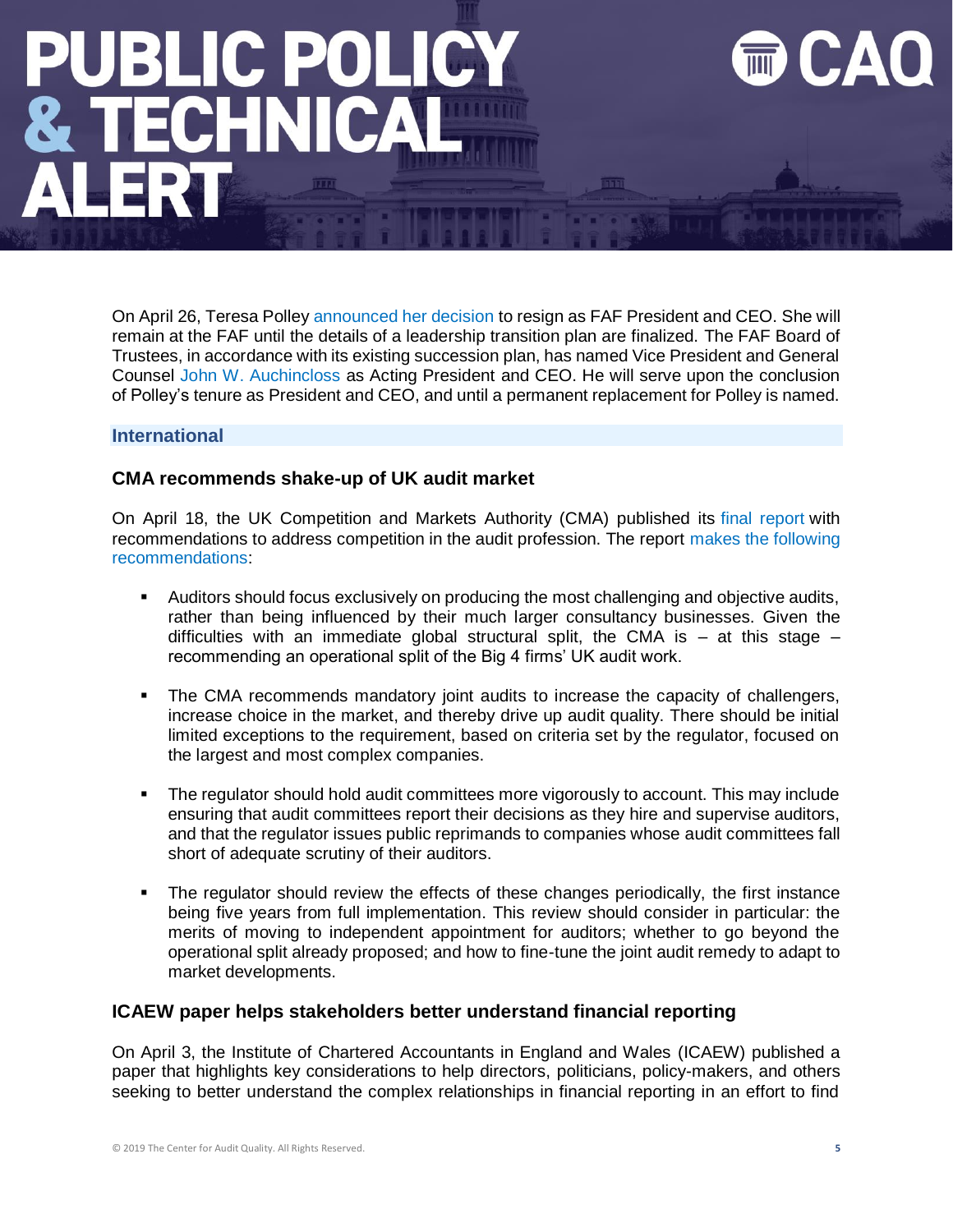## **BLIC POLI**

and implement effective solutions. *[Financial Reporting: Who Does What?](https://www.icaew.com/about-icaew/news/press-release-archive/2019-press-releases/financial-reporting-system-a-bewildering-mess-says-icaew)* highlights who does what in financial reporting and unpacks the complex relationships between boards, auditors, and shareholders.

The paper provides the backdrop to the launch of ICAEW Audit and Assurance Faculty's new program of thought leadership essays on the future of audit, which will help to inform the various independent reviews of audit and regulation currently in progress. Future topics will include technology, the audit market, internal controls, and expanding the scope of audit in areas such as going concern, the prevention and detection of corporate fraud, and reporting in the "front half" of the annual report and accounts.

### **IFRS Foundation posts April 2019 TRG for IFRS 17 meeting summary**

On April 4, the Transition Resource Group (TRG) for IFRS 17, *Insurance Contracts*, held a meeting and the IFRS Foundation has posted a [meeting summary](https://www.ifrs.org/-/media/feature/meetings/2019/april/trg-for-ifrs-17/trg-for-ifrs-17-meeting-summary-april-2019.pdf) on its website.

### **IAASB seeks input on audits of less complex entities**

On April 29, the IAASB published a Discussion Paper, *[Audits of Less Complex Entities: Exploring](http://www.ifac.org/publications-resources/discussion-paper-audits-less-complex-entities)  Possible Options to Address the Challenges in Applying the International Standards on Auditing [\(ISAs\)](http://www.ifac.org/publications-resources/discussion-paper-audits-less-complex-entities)*. The Discussion Paper explores how the IAASB, and others, could further support auditors working in increasingly evolving environments. The IAASB welcomes input from all interested stakeholders as it charts an appropriate way forward.

The deadline for submitting comments is September 12, 2019.

### **IAASB publishes ISA 540 (Revised) implementation support flow charts and diagram**

On April 17, the IAASB [published two flowcharts and a diagram](http://www.ifac.org/publications-resources/isa-540-revised-implementation-support-flow-charts-and-diagram) to support the understanding, and effective implementation of ISA 540 (Revised), *Auditing Accounting Estimates and Related Disclosures*.

The documents cover:

- the flow of the requirements in ISA 540 (Revised);
- an overview of the requirements relating to the three testing approaches, including the linkages between the testing approaches; and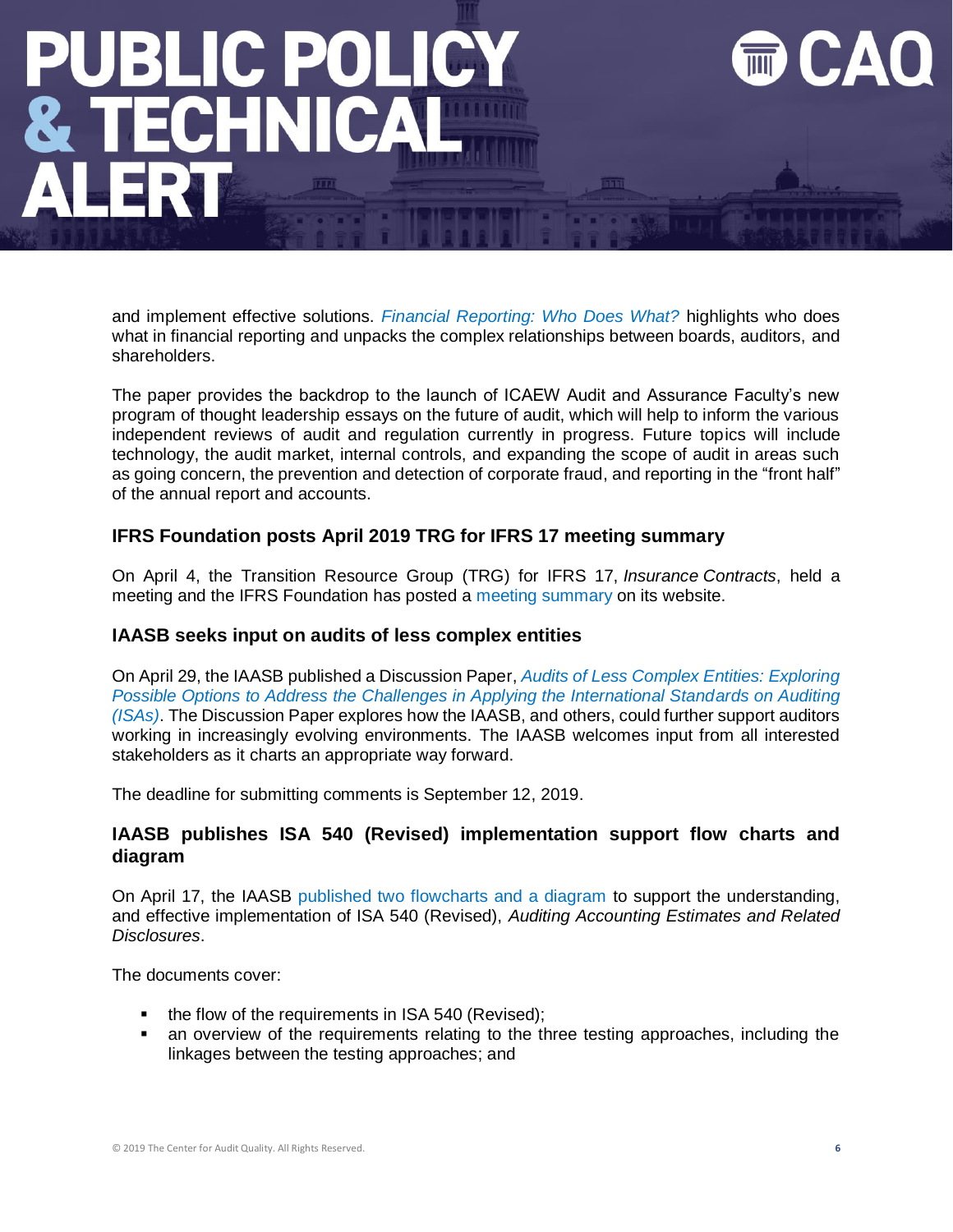# **LIC POLI**

the interrelationship of the requirements in ISA 540 (Revised) and other ISAs. This information will help auditors understand the key linkages and in applying all relevant requirements in relation to the audit of accounting estimates and disclosures.

### **IESBA publishes Strategy and Work Plan 2019-2023**

On April 9, the International Ethics Standards Board for Accountants (IESBA) [published its](http://www.ifac.org/publications-resources/iesba-strategy-and-work-plan-2019-2023)  [strategy and priorities](http://www.ifac.org/publications-resources/iesba-strategy-and-work-plan-2019-2023) toward the setting of high-quality, future-ready ethics standards for professional accountants. Building on the newly revised and restructured International Code of Ethics for Professional Accountants (including International Independence Standards) (the Code), which will come into effect in June 2019, the IESBA's Strategy features three inter-related strategic themes:

- advancing the relevance and impact of the Code, through maintaining a global Code fit for purpose in the evolving environment, and further raising the bar on ethics;
- **•** deepening and expanding the Code's influence, through increasing global adoption and effective implementation of the Code; and
- expanding the IESBA's perspectives and inputs, through proactively engaging and seeking cooperative avenues with stakeholders.

### **IIRC publishes Q&A on integrated reporting**

The International Integrated Reporting Council (IIRC) has published a [set of answers](http://integratedreporting.org/faqs/) to some of their most frequently asked questions. The publication is part of a two-year program of technical guidance about integrated reporting being published by the IIRC. The program follows a 2017 review into the effectiveness of the International Integrated Reporting Framework, which, while finding strong evidence demonstrating that it is a robust and successful tool for supporting this new approach to reporting, also identified areas where the market needed guidance to develop effective and robust integrated reports.

### **Other Developments**

### **House committee approves SEC Disclosure Effectiveness Testing Act**

On March 28, the House Financial Services Committee approved H.R. [1815,](https://www.congress.gov/116/bills/hr1815/BILLS-116hr1815ih.pdf) *SEC Disclosure Effectiveness Testing Act*. The bill would build on efforts to engage in investor testing by requiring the SEC to conduct usability testing of any new disclosure intended for retail investors. It also would require the SEC to review and test the usability of its existing disclosures for retail investors, such as mutual fund disclosures. Such reviews and tests would be required prior to the SEC adoption of final rules.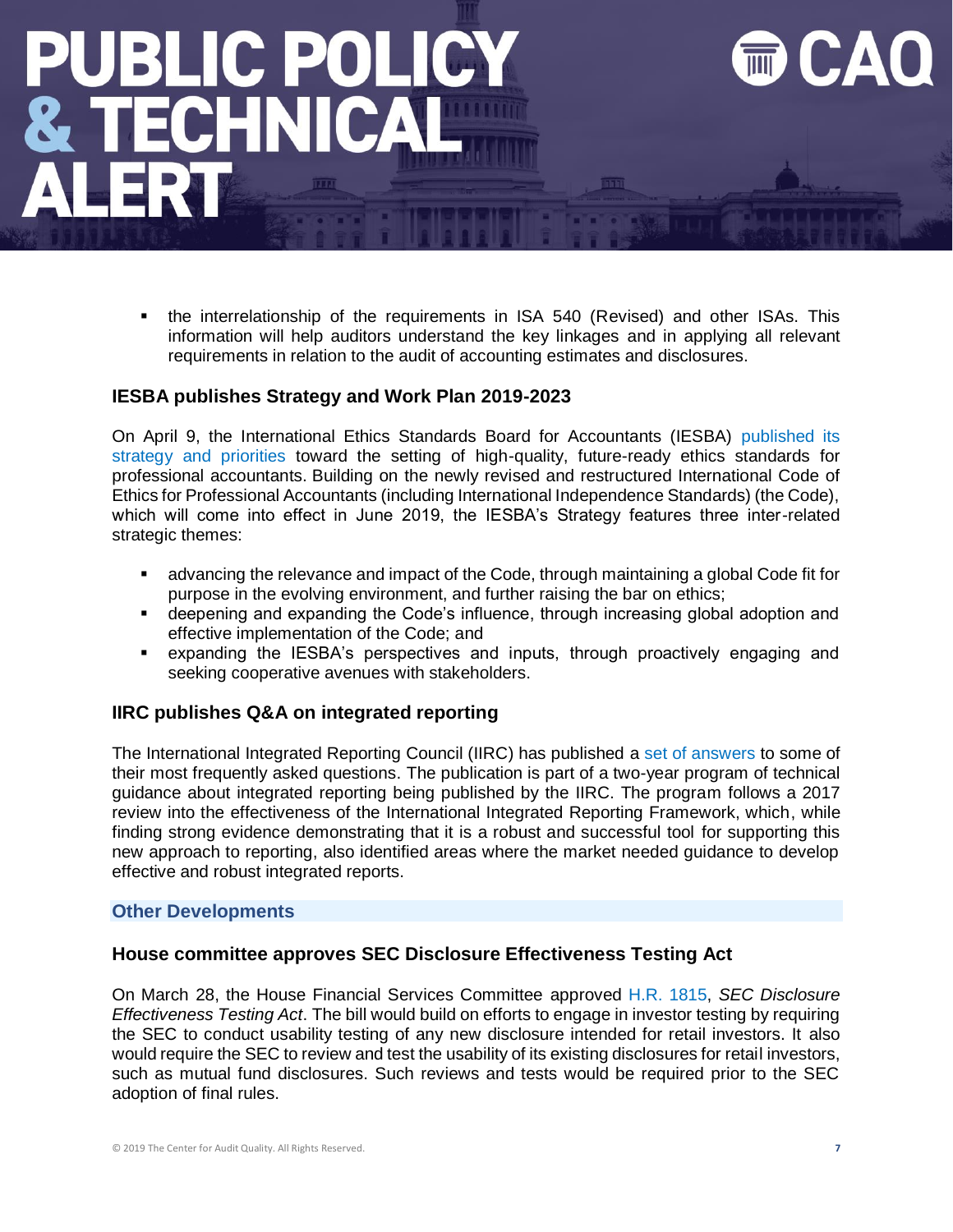## **JBLIC POLIC** ECHNI

### **Federal Reserve Board invites public comment on regulatory framework that would more closely match rules for foreign banks with the risks they pose to U.S. financial system**

The Federal Reserve Board [invited public comment on a regulatory framework](https://www.federalreserve.gov/newsevents/pressreleases/bcreg20190408a.htm) that would more closely match the rules for foreign banks with the risks they pose to the U.S. financial system. The changes would maintain the most stringent requirements for firms with the most risk, while reducing compliance requirements for firms with less risk.

Under the proposed framework, foreign banks with \$100 billion or more in U.S. assets would be sorted into categories of increasingly stringent requirements based on several factors. The factors, which reflect a bank's complexity and risk to the financial system, include asset size, cross-jurisdictional activity, reliance on short-term wholesale funding, nonbank assets, and offbalance sheet exposure.

The deadline for submitting comments is June 21, 2019.

### **CAQ Updates**

### **Julie Bell Lindsay named Executive Director of the CAQ**

Effective May 6, [Julie Bell Lindsay will succeed Cindy Fornelli](https://www.thecaq.org/news/julie-bell-lindsay-named-executive-director-of-the-center-for-audit-quality/) as the Executive Director of the CAQ. Retiring after 12 years in the Executive Director role, Fornelli will continue at the CAQ through May 2019 to effect a smooth leadership transition.

Lindsay comes to the CAQ from Citigroup, where she was Managing Director and Deputy Head for Global Regulatory Affairs. In March, the CAQ's Governing Board unanimously approved Lindsay's appointment as the next Executive Director of the CAQ.

At Citigroup, Lindsay worked to develop and execute the bank's regulatory policy priorities and strategy, engaging extensively with regulators, international standards setters, trade organizations, and peer institutions. Prior to Citigroup, among other endeavors, she served as counsel to Commissioner Cynthia A. Glassman at the SEC.

### **CAQ publishes External Auditor Assessment Tool**

On April 2, the CAQ published the *[External Auditor Assessment Tool: A Reference for US Audit](https://www.thecaq.org/external-auditor-assessment-tool-a-reference-for-us-audit-committees/)  [Committees](https://www.thecaq.org/external-auditor-assessment-tool-a-reference-for-us-audit-committees/)*, which is designed to assist audit committees in carrying out their responsibilities of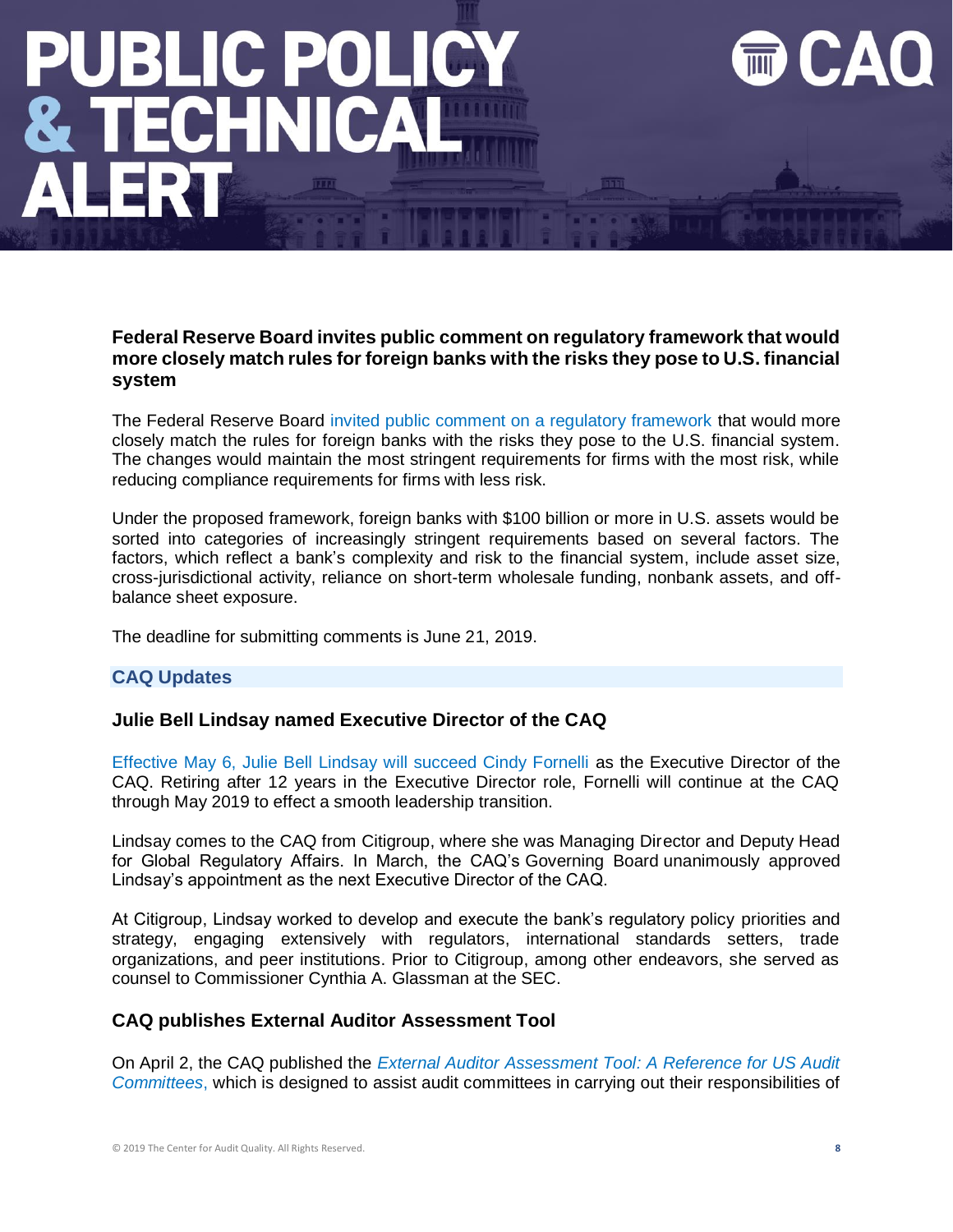## **UBLIC POLIC<br>ATECHNICAL**

appointing, overseeing, and determining compensation for the external auditor. The tool contains sample questions to help committees in four specific areas:

- **EXEDENT** quality of services and sufficiency of resources provided by the engagement team;
- quality of services and sufficiency of resources provided by the audit firm;
- communication and interaction with the external auditor; and
- auditor independence, objectivity, and professional skepticism.

The tool also includes a sample form and rating scale for obtaining input from company personnel about the external auditor, as well as resources for additional reading.

### **CAQ posts new videos on website**

In April, the CAQ posted three new videos on its website:

- **E** A free-of-charge [webcast](https://www.thecaq.org/register-now-for-april-1-webcast-on-critical-audit-matters/) with an expert panel on the early lessons learned as public company auditors prepare to implement the new requirement to communicate critical audit matters in their auditor's report. Among other topics, the webcast covered how audit committees and investors can prepare for the change.
- **•** A [video](https://www.thecaq.org/evolution-in-auditing/) highlighting audit committee perspectives on how public company auditing will change over the next five years and the impact of technological developments such as artificial intelligence.
- **A new [episode](https://www.thecaq.org/evaluating-the-external-auditor/) of "Inside America's Boardrooms" providing an overview of the updated** *External Auditor Assessment Tool: A Reference for US Audit Committees*.

### **Upcoming Events**

**May 6**

SEC Small Business Capital Formation Advisory Committee Meeting, Washington, DC [\(Link\)](https://www.sec.gov/news/upcoming-events/sbcfac-050619)

**May 6-8** AICPA Employee Benefit Plans Conference, New Orleans, LA [\(Link\)](https://www.aicpastore.com/EmployeeBenefitPlans/aicpa-employee-benefit-plans-conference/PRDOVR~PC-EMPBEN/PC-EMPBEN.jsp)

**May 8** PCAOB Webinar: Implementing Critical Audit Matter Requirements [\(Link\)](https://pcaobus.org/News/Events/Pages/05082019-CAM-webinar.aspx)

**May 12-15** CFA Institute Annual Conference, London, UK [\(Link\)](https://www.cfainstitute.org/en/events/conferences/annual-2019)

**May 13-17** IASB Board Meeting, London, UK [\(Link\)](https://www.ifrs.org/news-and-events/calendar/2019/may/international-accounting-standards-board/)

**May 15** PCAOB Webinar: Implementing Critical Audit Matter Requirements [\(Link\)](https://pcaobus.org/News/Events/Pages/05252019-CAM-webinar.aspx)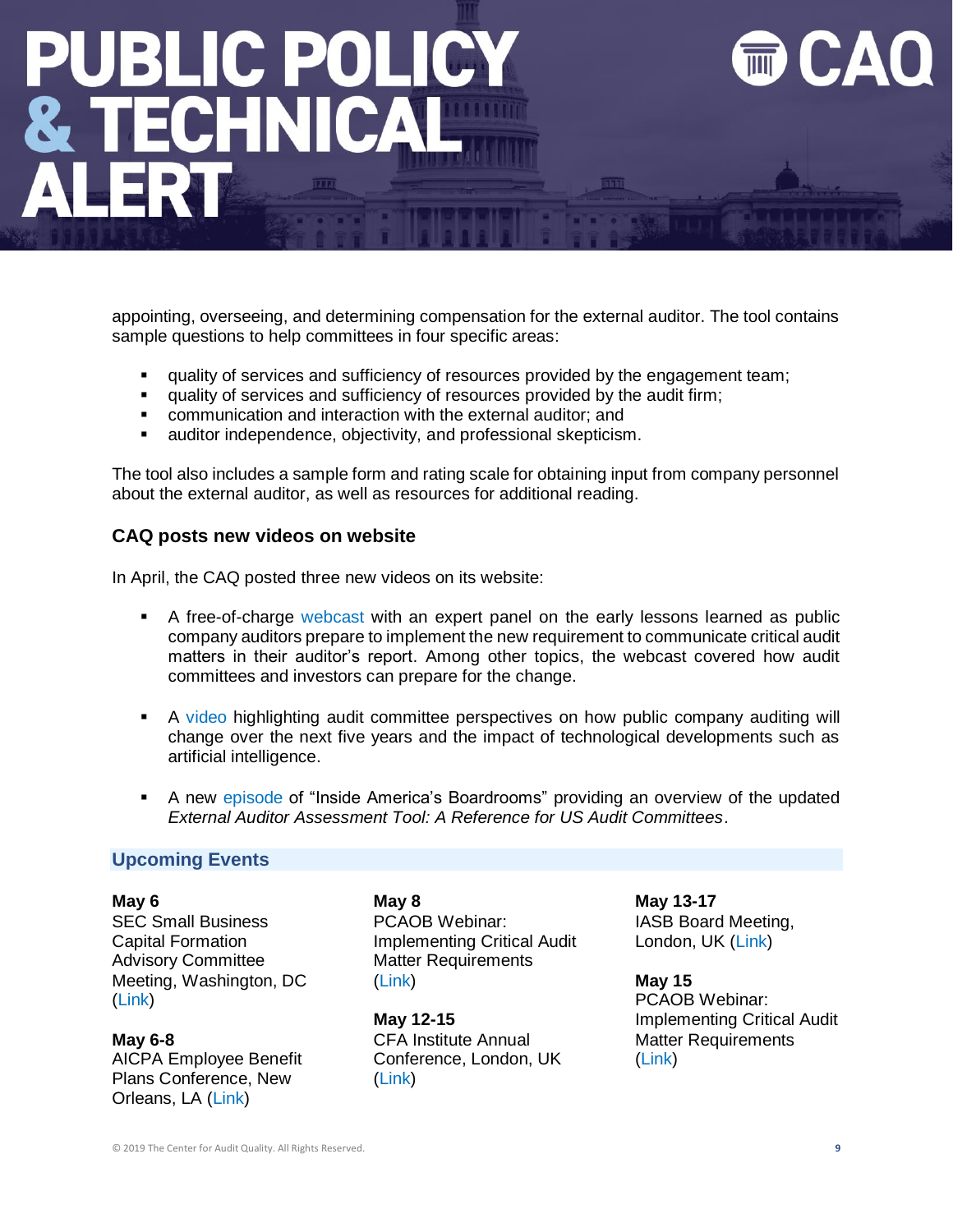# **PUBLIC POLICY<br>& TECHNICAL<br>ALERT**

### CAO

### **June 4**

PLI Conference: Audit Committees and Financial Reporting 2019: Recent Developments and Current Issues, New York, NY and Webcast [\(Link\)](https://www.pli.edu/programs/audit-committees-and-financial-reporting)

**June 9-13** AICPA Advanced Accounting and Auditing Conference, Las Vegas, NV [\(Link\)](https://www.aicpastore.com/AuditAttest/advanced-accounting-and-auditing-conference--naaat/PRDOVR~PC-NAA/PC-NAA.jsp)

**June 13-14** PLI Midyear SEC Reporting & FASB Forum, New York, NY and Webcast [\(Link\)](https://www.pli.edu/Content/Seminar/34th_Midyear_SEC_Reporting_FASB_Forum/_/N-4kZ1z0zgmm?ID=348111)

**June 17-18**

PLI Midyear SEC Reporting & FASB Forum, San Francisco, CA [\(Link\)](https://www.pli.edu/Content/Seminar/34th_Midyear_SEC_Reporting_FASB_Forum/_/N-4kZ1z0zgmm?ID=348111)

**June 17-19** IASB Board Meeting, London, UK [\(Link\)](https://www.ifrs.org/news-and-events/calendar/2019/june/international-accounting-standards-board/)

### **June 18**

NACD Webinar: Challenges in Changing Technology and Cyber Risk [\(Link\)](https://www.nacdonline.org/events/detail.cfm?itemnumber=65038)

**June 20**

KPMG/NACD Quarterly Audit Committee Webcast [\(Link\)](https://www.nacdonline.org/events/detail.cfm?itemnumber=64700)

**June 23-28** ACFE Global Fraud Conference, Austin, TX [\(Link\)](https://www.fraudconference.com/30annual/sessions.aspx)

**June 26-29** Society for Corporate Governance Annual Conference, San Diego, CA [\(Link\)](https://www.societycorpgov.org/events/2019nationalconference/registration)

**July 16-18** ICGN Annual Conference, Tokyo, Japan [\(Link\)](https://www.icgn.org/events/icgn-2019-annual-conference-tokyo)

**July 22-26** IASB Board Meeting, London, UK [\(Link\)](https://www.ifrs.org/news-and-events/calendar/2019/july/international-accounting-standards-board/)

**August 10-14** AAA Annual Meeting, San Francisco, CA [\(Link\)](http://aaahq.org/Meetings/2019/Annual-Meeting)

**September 12** KPMG/NACD Quarterly Audit Committee Webcast [\(Link\)](https://www.nacdonline.org/events/detail.cfm?itemnumber=64701)

**September 21-24** NACD Global Board Leaders' Summit, Washington, DC [\(Link\)](https://www.nacdonline.org/summit/#/)

**September 23-24** PLI Annual SEC Reporting & FASB Forum for Midsized & Smaller Companies, Las Vegas, NV [\(Link\)](https://www.pli.edu/Content/Seminar/15th_Annual_SEC_Reporting_FASB_Forum_for/_/N-4kZ1z0zgpe?ID=347900)

**September 23-27** IASB Board Meeting, London, UK [\(Link\)](https://www.ifrs.org/news-and-events/calendar/2019/september/international-accounting-standards-board/)

**October 15-16** ICGN Conference, Miami, FL [\(Link\)](https://www.icgn.org/events/icgn-miami-conference)

**October 21-25** IASB Board Meeting, London, UK [\(Link\)](https://www.ifrs.org/news-and-events/calendar/2019/october/international-accounting-standards-board/)

**November 6-8** AICPA Women's Global Leadership Summit, San Diego, CA [\(Link\)](https://www.aicpastore.com/NotforProfit/aicpa-women-s-global-leadership-summit/PRDOVR~PC-WOM/PC-WOM.jsp)

**November 11-12** PLI Annual SEC Reporting & FASB Forum, Dallas, TX [\(Link\)](https://www.pli.edu/Content/Seminar/35th_Annual_SEC_Reporting_FASB_Forum/_/N-4kZ1z0zgpd?ID=347901)

**November 18-22** IASB Board Meeting, London, UK [\(Link\)](https://www.ifrs.org/news-and-events/calendar/2019/november/international-accounting-standards-board/)

**November 18-19** SIFMA Annual Meeting, Washington, DC [\(Link\)](https://www.sifma.org/event/sifma-annual-meeting/)

**December 2-3** PLI Annual SEC Reporting & FASB Forum, San Francisco, CA [\(Link\)](https://www.pli.edu/Content/Seminar/35th_Annual_SEC_Reporting_FASB_Forum/_/N-4kZ1z0zgpd?ID=347901)

**December 5-6** AICPA Construction & Real Estate Conference, Nashville, TN [\(Link\)](https://www.aicpastore.com/AuditAttest/IndustryspecificGuidance/Construction/aicpa-construction---real-estate-conference/PRDOVR~PC-COR/PC-COR.jsp)